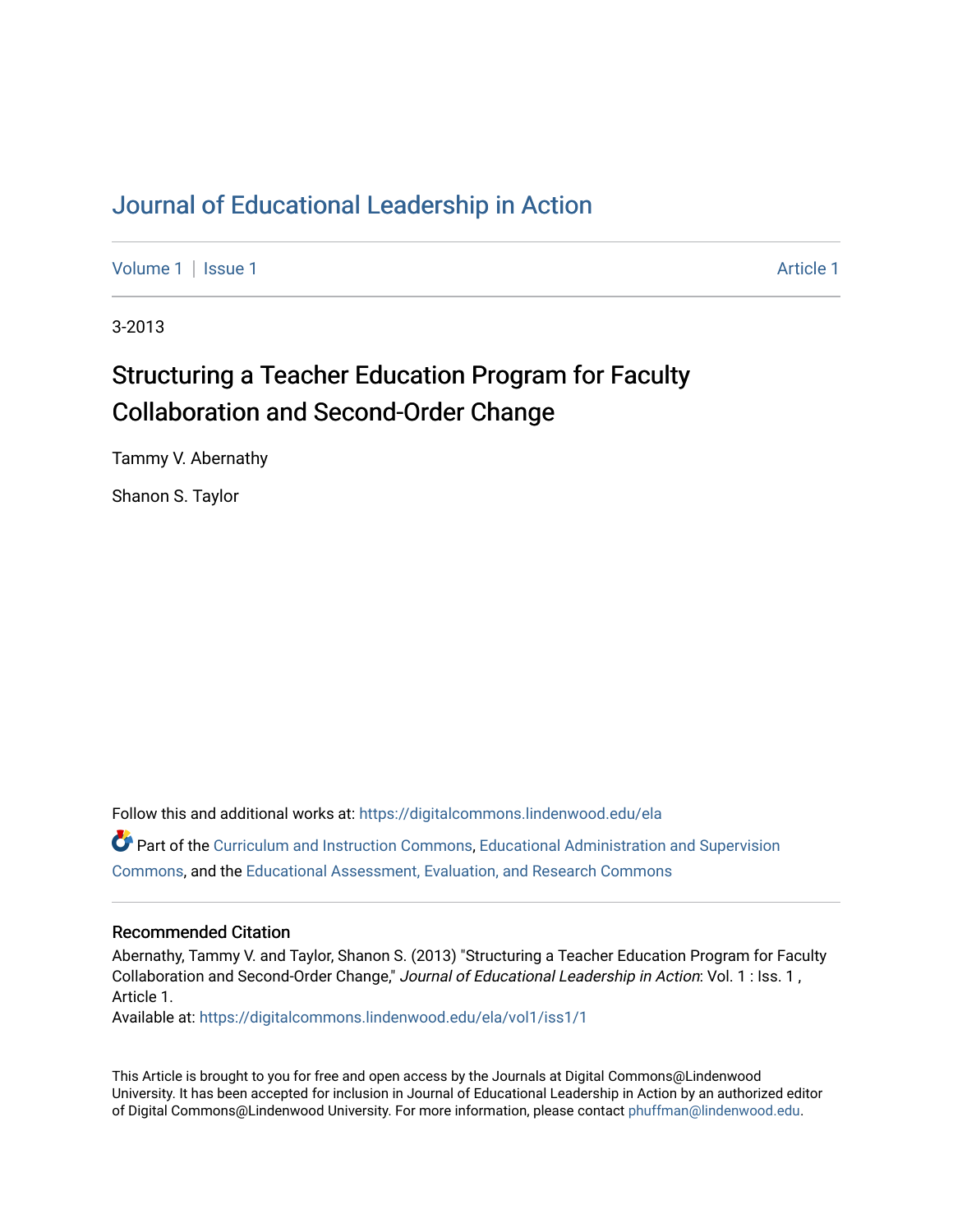## STRUCTURING A TEACHER EDUCATION PROGRAM FOR FACULTY COLLABORATION AND SECOND-ORDER CHANGE

### *by Tammy V. Abernathy & Shanon S. Taylor*

### **Abstract**

The purpose of this paper is to describe the structure and functions of an integrated elementary special education undergraduate teacher program (Integrated Elementary/Special Education Teacher Education Program, ITEP). By abandoning our old "enhancement model" of teacher education, we redesigned our program into a "merged model." We examine this restructuring from the perspective of first- and second- order change, and we discuss the obstacles we found that prohibit meaningful second-order change. Finally, we briefly discuss how our experiences in designing ITEP and our state's devastating fiscal crisis have affected our teacher-education programs and nudged us into more authentic second-order changes.

### 1. Introduction

*Listen to Abernathy & Taylor discuss second order change within higher education.*

The widely accepted practice of including students with disabilities in general education classrooms has changed our thinking about the knowledge and skills general and special educators need to thrive in today's schools. It has become increasingly clear that more needs to be done to prepare a versatile, better-prepared teacher corps that is equipped to meet the educational needs of all children. Preservice teacher-preparation programs must increase the number of highly qualified and highly effective graduates who are certified to teach special education and increase efforts to retain those professionals in the field of special education. In addition, general education teachers need knowledge and skills that meet the needs of students with disabilities. Teachereducation programs must prepare teachers with strong content knowledge, pedagogical skills in both special and general education, and skills in the use of evidence-based practices. Finally, teacher-preparation programs need rigorous fieldwork components in which preservice teachers demonstrate their ability to serve all students, including those with disabilities and those who are English-language learners.

Legislative changes with accountability demands and competing agendas of accreditation and university expectations have prompted teacher-education programs to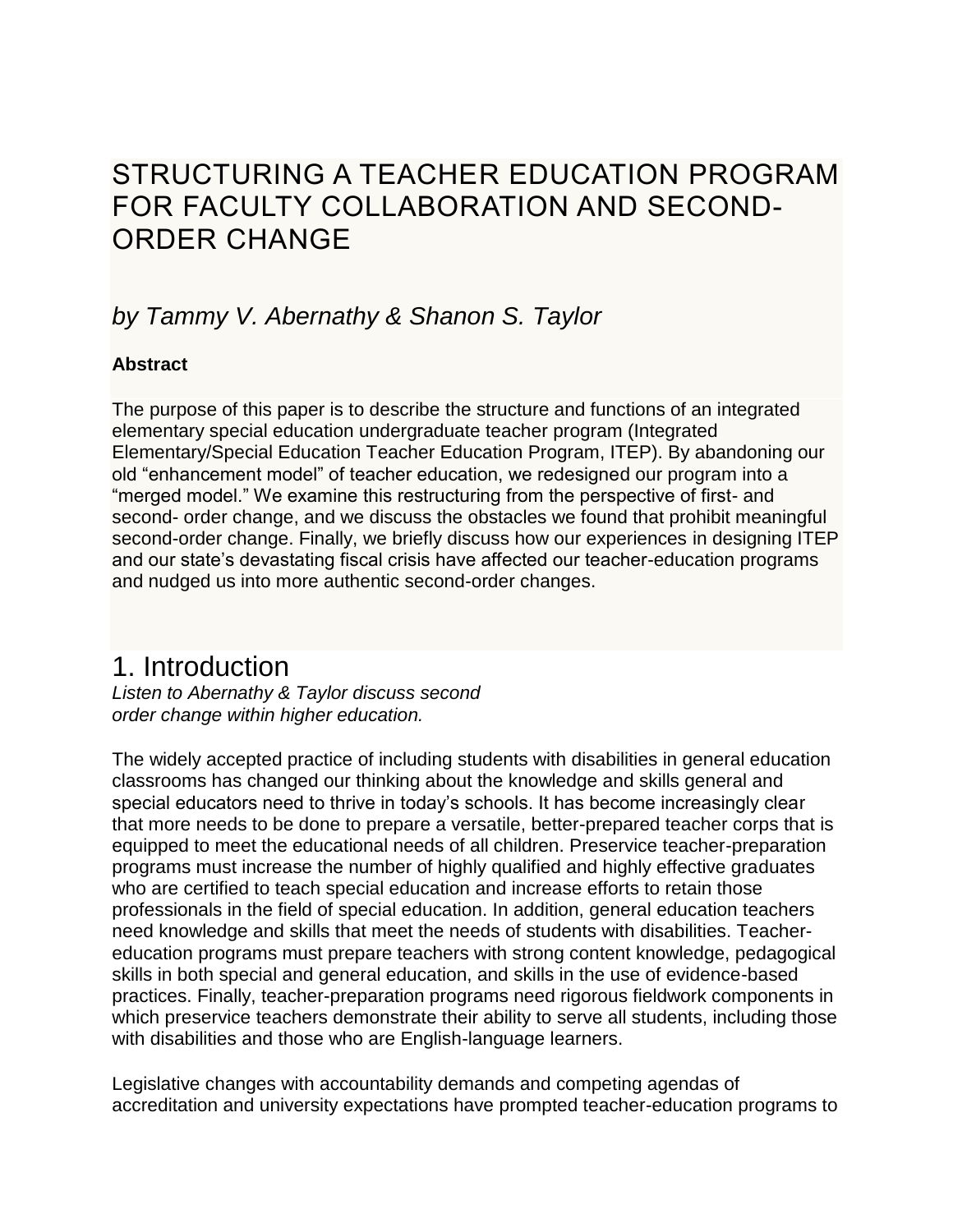redesign and restructure themselves. The need has become so urgent that federal funding exists to support these endeavors (Office of Special Education Programs 325T Program Improvement Grants). Regardless of legislative mandates, policy changes, and attitudinal shifts, orchestrating innovative teacher-education programs within the constraints of university policies, scheduling, and credit expectations can set boundaries on creativity and stunt innovative programming. Traditional teacher-education programs may attempt to change to meet growing calls for reform in K–12 education, but programs are still constrained by university guidelines, which may be more inflexible and even slower to change than K–12 education.

The purpose of this paper is to describe the structure and functions of a redesigned elementary special education undergraduate teacher program (ITEP). We abandoned our old "enhancement model" (two separate majors, with independent coursework) of teacher education and redesigned our program into a model that blends features of an integrated and merged model. Blanton, Pugach, and Florian (2011) define integrated programs as those in which

prospective general and special education teachers study a redesigned, common core curriculum together to become general education teachers, and only those who want to become advanced specialists go on for additional studies to develop specialized expertise and an additional license in special education built on this common base of knowledge (p. 21).

A merged model of teacher education is defined as one in which there is

general and special education program content offered in one single curriculum that is completely integrated, including all courses and field experiences (Blanton & Pugach, 2007, p. 23).

ITEP provides all students with general education and special-education content as part of an integrated program model, but it makes this a requirement of all students. The program uses features of a merged model by integrating coursework and field experience.

We examine restructuring from the perspective of first- and second-order change, and we discuss the factors we found to be related to meaningful second-order change. Finally, we briefly discuss how our experiences in designing ITEP have informed us as we look towards more restructuring within our teacher-education programs.

## 2. Background and Theoretical Influences

The College of Education was reorganized, giving us the opportunity to revise our teacher-education programs. The primary goal of the reorganization was to divide the Department of Curriculum and Instruction, which had grown too large and complex with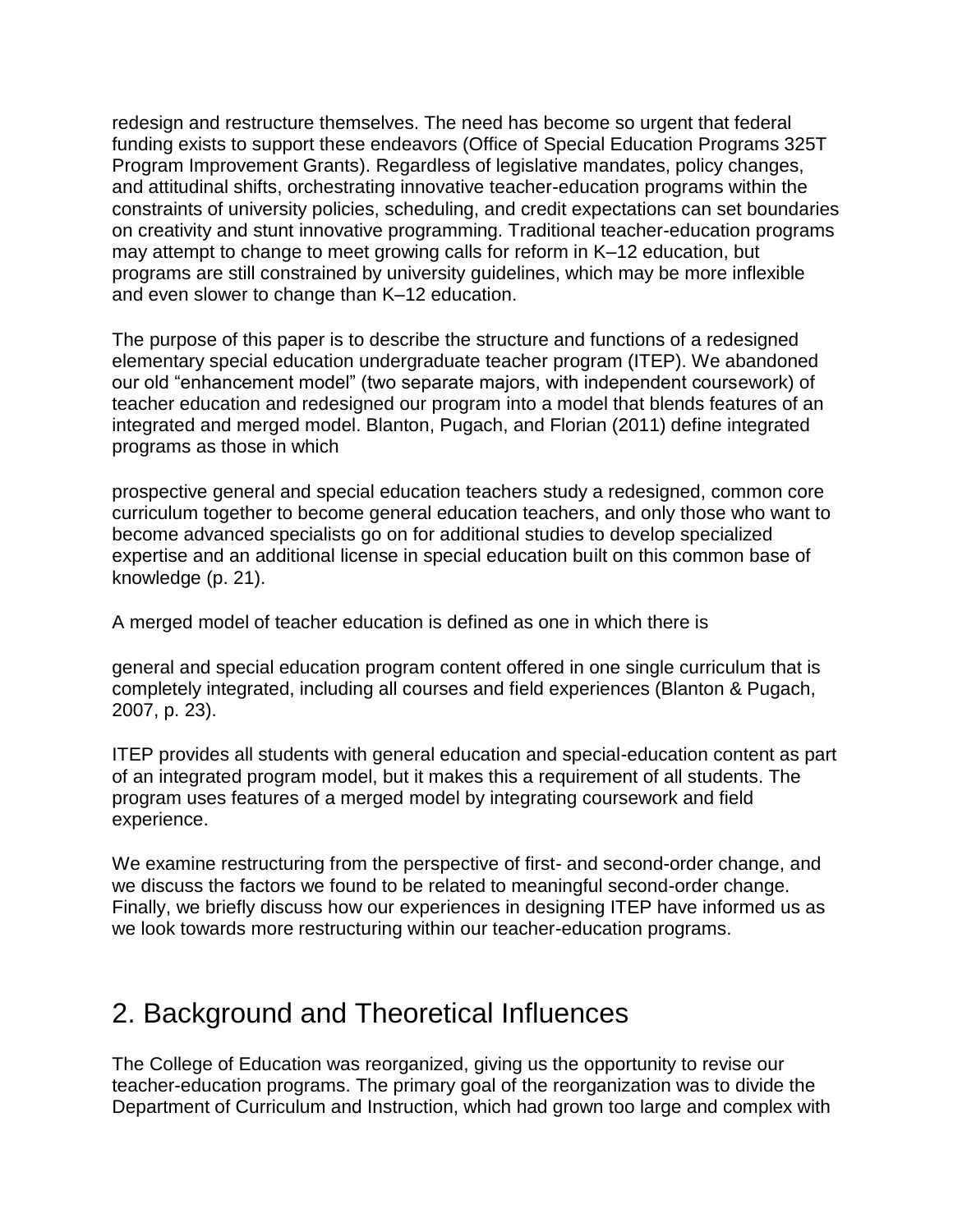35 faculty members. Reorganization was based on program areas and also on personal preferences. That is, faculty needed to feel comfortable with the department they were working in and feel secure that the organization would promote their professional agendas. The Department of Educational Specialties was created with faculty from Special Education, Literacy, TESOL and three content-area specialists, one each in math, science, and social studies. This new configuration of faculty reflected a shared vision of teacher education and the inclusive practices necessary to engage in program revision.

#### **Theoretical Influences on Program Development**

The goal of the 2003 restructuring was to design a new, more integrated elementary special education preservice licensure program. In doing so, we sought to conform to Blanton and Pugach's (2007) model of a merged elementary/special education program. Reorganization allowed us to abandon our dual-major programs with separate elementary and special education majors (enhancement model) and build an Integrated Elementary/Special Education Teacher Education Program (ITEP). As Lesar, Benner, Habel, and Coleman (1997) point out, resistance, both human and institutional, to unified and integrated programs is only one of the barriers to building and maintaining a truly integrated program. Despite the expected resistance and full disclosure of potential barriers, we opted to restructure with the ideal model (Blanton, Griffin, Winn, and Pugach, 1997) in mind for our teacher-preparation program.

Mindful of organizational theory that suggests that organizations tend to "absorb change in such a manner as to retain fundamental stability" (Waks, 2007 p. 2), we attempted to create a new integrated teacher-education program. The new program was designed to allow faculty to gently absorb change and remain slightly stable while providing opportunities for innovation. Further, proposed changes were framed in Hargreaves' (1998) conceptualizations of education change. We abandoned a "means to an end" process and accepted change as complex and chaotic. We planned for resistance and embraced the chaos. There was no preconceived plan forced upon faculty, and faculty were given the flexibility to personalize the organization and structure of their work.

Our redesign was guided by three significant influences. First, Cuban's (1990) organizational change theory, Cochran-Smith and Lytle's (1999) description of "knowledge of practice" (p. 23) and Ross and Blanton's (2004) discussions of "communities" (p. 17).

Based on Cuban's description of first- and second-order change, we attempted to configure the program so that faculty could first overcome initial resistance that accompanies first-order change, but have a structure in place that invited and encouraged second-order change as faculty developed new skills and learned new content. Building a structure for delivering the new integrated program became a focus. Our thinking was that we needed to move out from a traditional university structure and create systems and communities that were more fluid and responsive to change.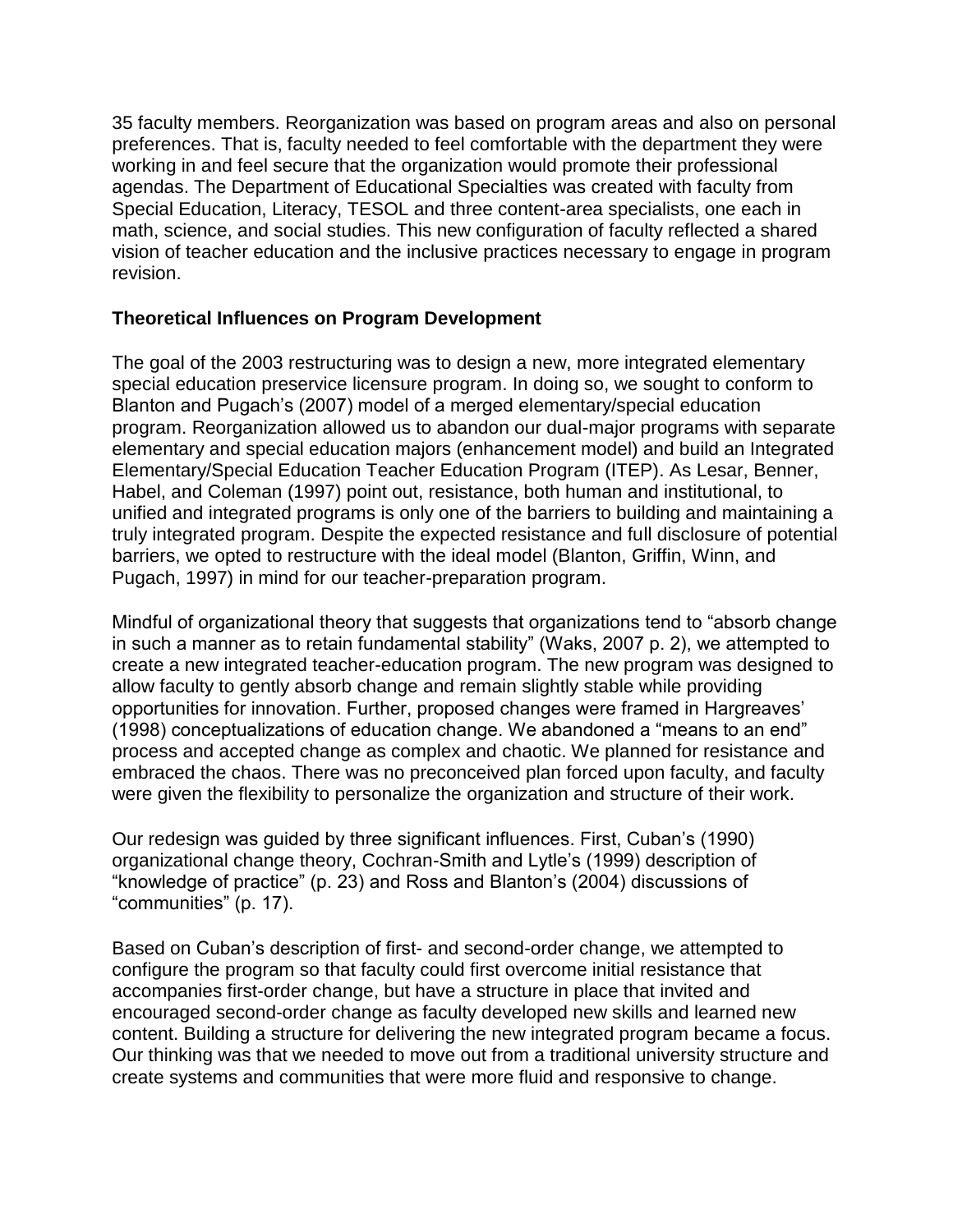Cuban's work with K–12 leadership (1992) is applicable to university faculty as well. Cuban described first-order change as alterations an organization makes that do not significantly alter the roles or duties of faculty. Stability for the organization and individuals remains in check. For example, the sequence of courses may be altered in a program. Additional courses may be added, and content from one course may be moved to a new course, freeing up time in the original course for new material. Faculty may also be asked to teach a new course. These changes may or may not feel significant to a faculty member, but they do not significantly alter one's knowledge base or tax one's skill level. The discomfort is minimal, and typically faculty members acclimate quickly.

Our goal was to undergo a "second-order" change in our teacher education program by setting new, more inclusive goals and transforming the way instruction is delivered to our preservice teachers. This goal matches the recommendations in AACTE's 2011 report, *Preparing General Education Teachers to Improve Outcomes for Students with Disabilities* (Blanton, Pugach, & Florian, 2011). Second-order change is significant. As Cuban explained, second-order change alters the way an organization is structured. New goals and roles are introduced, and the changes transform traditional actions. Our plan was to drastically alter the role of faculty and give our students a more authentic preparation experience that modeled the experiences of elementary general and special education teachers. Second-order change is slow and cannot be mandated or dictated. An organization that provides a structure for change and encourages change by the exchange of ideas will be more likely to experience some level of second-order change. To that end, the structure, order, and sequence of the program became a prime focus of our restructuring effort.

Our second theoretical influence was found in the work of Cochran-Smith and Lytle (1999), who were clearly critical of "knowledge **for** practice" teacher education and instead favored a knowledge **of** practice paradigm. Knowledge **for** practice teacher education assumes that the more you know, the more effective your instructional practice. There is an implied assumption that a common core of knowledge is essential. Researchers generate knowledge that is passed on to preservice teachers, and when they know enough, they are ready to teach. Comparable to the knowledge **for** practice model, special education teacher education has traditionally embraced this technological approach to preparation (Winn & Blanton, 1997). In this model, preservice teachers develop a knowledge base of learner characteristics and how teachers should behave and deliver instruction. They study and are tested on effective practice. Then, after they have mastered the content or knowledge of teaching they are transitioned into school settings to practice their craft. The idea is that the more preservice teachers know about teaching, the more likely they will be to become effective teachers. Our goal was to step out of this model. We had seen too many examples of excellent students in coursework struggle to become effective teachers. We wanted to incorporate more of Cochran-Smith and Lytle's (1999) "knowledge of practice" perspective, where learning to teach was embedded in the act of teaching.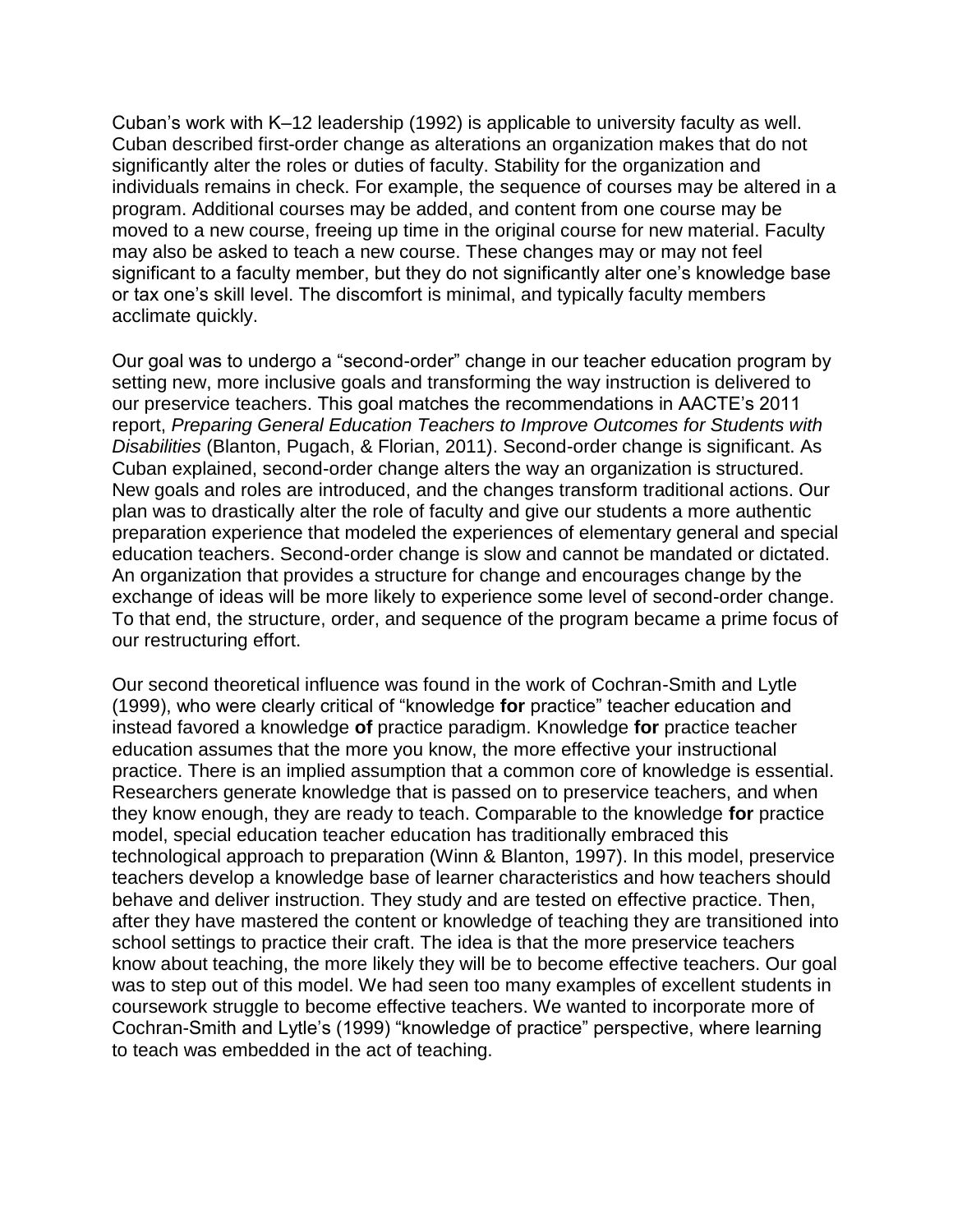Knowledge **of** practice moves beyond knowledge **for** practice (learning then doing) by including collaborative critical inquiry opportunities and expanding our notions of community to include students, teachers, faculty, and others focused on improving outcomes for learners. Knowledge **of** practice emphasizes collaboratively constructing knowledge within a professional community. It is a facilitated/guided learning while doing.

Borrowing from Cochran-Smith and Lytle's ideas on knowledge **of** practice, we incorporated Ross and Blanton's (2004) ideas about community. We considered how we might structure our new program to provide faculty with smaller, more autonomous communities of practice. We were hoping to inspire research, study our pedagogy, and develop collaborating writing relationships within these smaller communities. Content faculty (math, science, social studies) teaming with special education faculty was encouraged. Flexible scheduling and compacted courses provided important opportunities to rethink how we taught our students. By organizing our program around the notion of smaller communities of practice, we expected students and inservice teachers serving as mentors to be drawn into these communities and become influential members (Ross & Blanton, 2004). Our expectation was that these communities would facilitate the study of teacher education practices and attitudes while monitoring our preservice teachers' development.

Knowing that accreditation standards and testing standards (PRAXIS) for preservice teachers could not be ignored, we blended Cochran-Smith and Lytle's notions of teacher knowledge into our redesign. We were determined to promote our own notion of *knowledgeable practice*, a blending of knowledge learned in coursework and further developed in communities of practice with teaching skills developed in intensive field experiences.

# 3. Integrated Teacher Education Program ITEP: The Result of Our Work

Based on Ross and Blanton's (2004) idea of "communities," the Integrated Elementary/Special Education Teacher Education Program (ITEP) was organized into Blocks (groupings) of courses that preservice teachers complete each semester. Candidates took their courses in semester-long Blocks, clustered in a predetermined sequence. To promote "*knowledgeable practice*" a Block was conceptualized as a wheel, with the practicum/seminar as the hub. The practicum/seminar was an opportunity for preservice teachers to develop their teaching skills and demonstrate that they could translate what they learned in courses to actual K–8 classrooms. Generally, each Block included a literacy course, one or more content area methods courses, and a special education intensive course. Most semester Blocks also included foundations courses such as educational law and ethics, multicultural education, or case management. In addition, each Block attended to five specific professional domains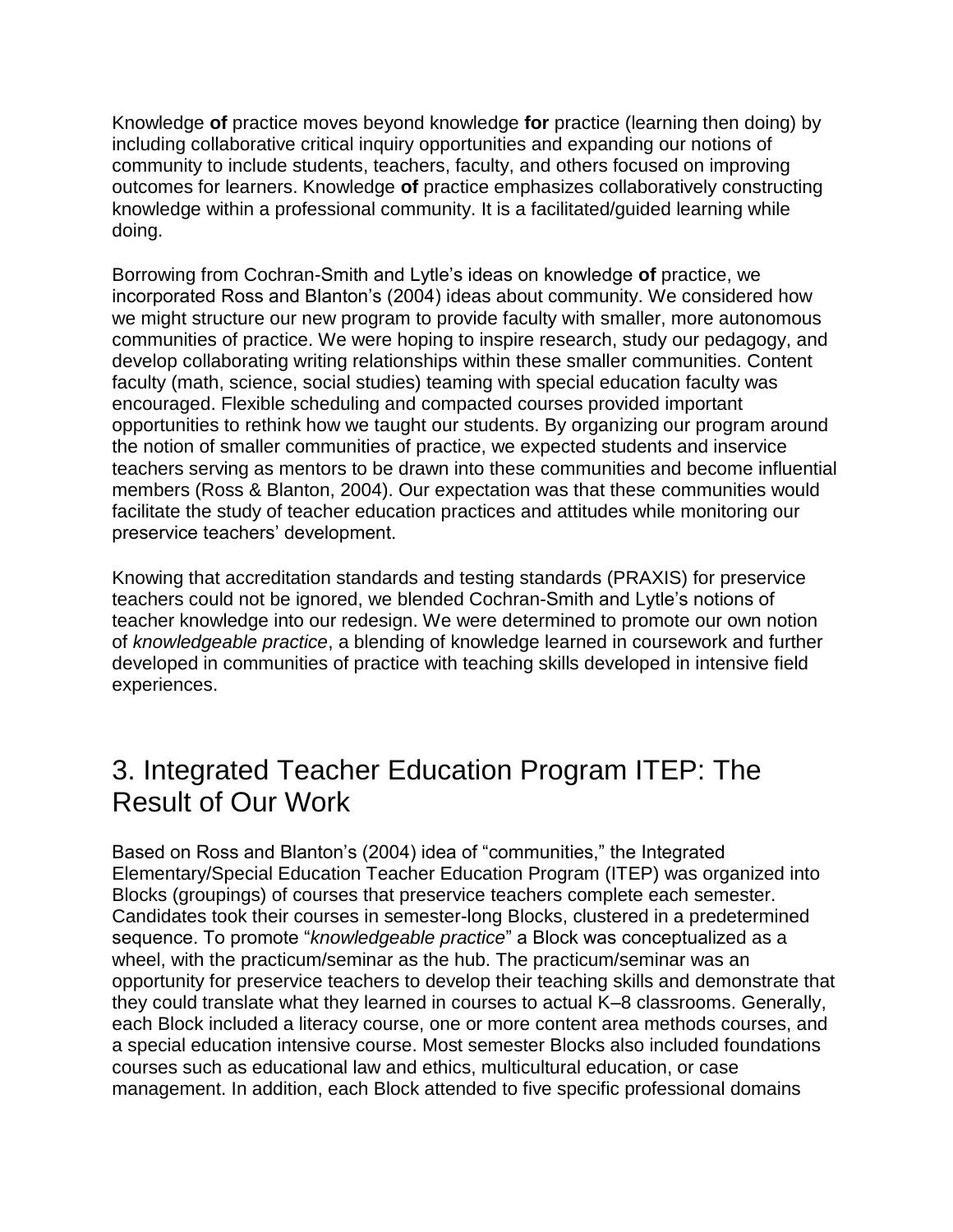(developed from the INTASC standards): knowledge of students, knowledge of subject matter and planning, delivery and management of instruction, knowledge and use of assessment, and professionalism. Courses are organized to meet state licensure standards and university prerequisite requirements. See Figure 2 for a diagram of the



Figure 1. Conceptual model of Blocks

program semester-by-semester.

Preservice teachers, in this case, undergraduates, took courses in BLOCK 1 as premajors, before being admitted to the ITEP Program. Students in BLOCK 1 were *EXPLORING* teaching and learning. Students were required to be admitted to ITEP to enroll in BLOCK 2: *DEVELOPING*. Preservice teachers' knowledge of learners and learning was extended in BLOCK 2 as they began to teach small groups of students in literacy, math, science and technology, and assessment. Preservice teachers in BLOCK 3 were *ENGAGING* students to build connections among subject areas to diverse learners within partner schools. They learned to engage larger groups of students. In Block 4, preservice teachers were *REFINING* their knowledge and skills developed in the previous blocks and focused on struggling learners, instructional interventions, and modifications as they prepared for their full-time internship. Preservice teachers learned how to create individualized plans including positive behavior support plans, transition plans, individualized reading lessons, and how to meet the needs of struggling students.

During internship in the final semester, preservice teachers assumed full responsibility for their classrooms. The supervised internship was two, 10-week culminating experiences in which candidates systematically assumed the roles of both a general education and a special education teacher.

ITEP was NCATE accredited, and courses were strategically designed to include NCATE standards and to coordinate with other courses in the program. Blocks were given a great deal of flexibility in terms of course delivery and pedagogy. They were not, however, afforded autonomy to significantly alter course content. If courses needed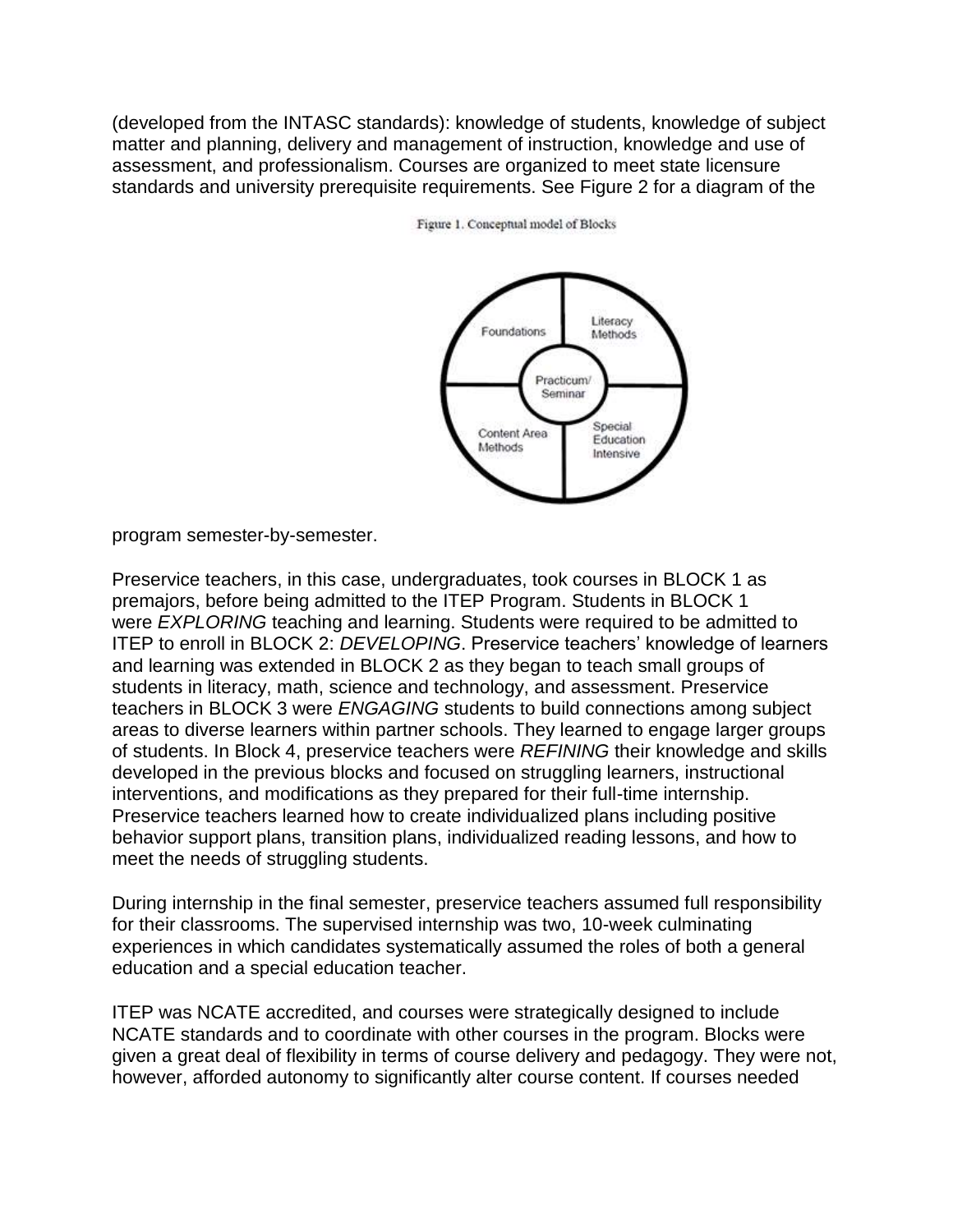significant retooling, changes had to be approved by the Block, the ITEP program, and the department.

#### **Communities of Practice – a.k.a., Blocks**

The development of the Blocks and their sequence were the organizational structure that gave the program coherence. Just as the chapter names and headings direct a reader in a dissertation, our Block structure directed preservice teachers to where they were in their professional development. As a small community of practice, each Block was responsible for the management and delivery of the courses within the Block. Further, the faculty who taught the courses in a given Block designed the practicum for the Block. This practice assured the program that each practicum was aligned with content, skills, and practices the preservice teachers are learning in the Block.

Blocks were considered communities of practice. Each had the autonomy it needed to be successful and innovative. The original vision of this program reconstruction was to provide opportunities for innovative teaching that could be considered second-order change. The Block structure provided opportunities for teaming and collaborative teaching within the Block. The structure also allowed revising class schedules. For example, class times could be rearranged within a Block. One instructor could teach six hours per week for the first half of a semester and complete their course, and another instructor could teach six hours per week for the second half of the semester. Time was fluid, and blocks were given the flexibility to revise class time as made sense to them and the content.

Blocks also functioned much like student intervention or assistance teams. Within Blocks, faculty could head off student problems and actively engaged in problem solving to assure preservice teachers were ready for internship. Faculty had information about preservice teacher progress, but they also had information about performance in practicum. These performance data were essential in making critical decisions about struggling students and providing additional support.

### 4. Continuous Program Improvement – Are We There Yet?

Once we began implementation we realized we needed a mechanism for continuous program improvement. Three goals guided our improvement efforts: 1) NCATE accreditation was essential, 2) positive preservice teacher outcomes were essential as measured by PRAXIS II, which is required for licensure, and 3) a focus on the "principle of coordination" (Sapona, et al. 2006, p. 3). This principle suggests that faculty communication about coursework, field experiences, and student progress take place within and between Blocks. We developed three internal systems for guiding our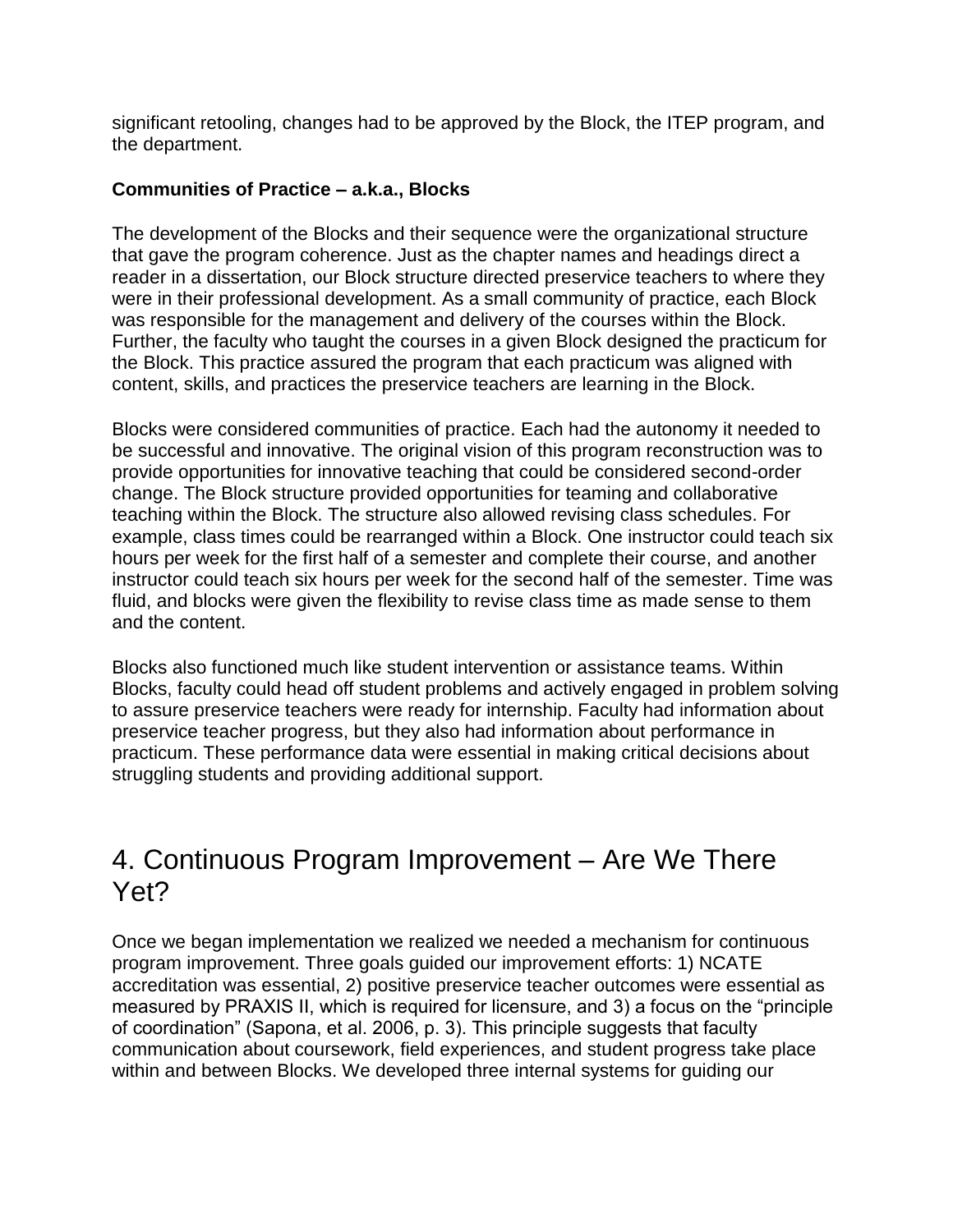program improvement efforts. These included curriculum mapping, Block Parties, and formative evaluations.

To complete our curriculum mapping process, we borrowed a strategy from K–12 schools. We wanted to ensure that we were meeting INTASC/NCATE standards within our courses as well as preparing our students for the PRAXIS exam. At the same time, we wanted to make sure we didn't have any critical gaps in our curriculum or any redundancies in instruction that could be eliminated. Our next step was to create our Block Parties. These were organized meetings in relaxed settings in which Blocks could share the objectives within their Block, and allow connections to be made from one Block to another. It allowed faculty to see what knowledge students should bring with them from previous Blocks, and what knowledge they would need to succeed in the next Block.

Finally, we needed a tool for understanding students' perspectives of their experience in ITEP. The third piece of our program improvement efforts involved a sequence or rotation of formative evaluations. A formative evaluation process was created when the program was in its infancy so that we could be responsive to student issues and problems within the program. While it is true that a program needs time to smooth out some of the trouble spots, it is also true that data can help identify the trouble spots and monitor program improvement or lack thereof.

Blocks were responsible for creating instruments and collecting formative evaluation data. The learning outcomes for preservice were different in each Block. The level and sophistication of the preservice teachers was different; consequently, each Block was given autonomy to create evaluation instruments, including items, formatting, and structure. Each instrument created was slightly different but targeted to specific issues within each Block. Evaluations were scheduled on alternating semesters. Initially, Block 1, Block 3, and Internship were evaluated. The following semester, Block 2 and Block 4 were evaluated.

#### **Block Studies**

Change like the restructuring described above is difficult for a faculty and a program. Some faculty embraced the new structure and saw opportunities for innovation. Some faculty felt threatened by the changes, and the amount communication required to participate in a Block or community of practice. Others were unwilling to link their coursework with courses in the Block. We recognized the challenges our faculty faced in our program reconstruction. We also recognized that we were changing, but at a basic level, what Cuban (1990) would call a "first order change". There were plenty of opportunities for faculty to quickly find their equilibrium and not have to make drastic changes unless they chose to. That said, Lesar's (1997) warning of "resistance" showed up early in our program implementation.

Below are the results of our early Block Study (similar to a Case Study). Formative evaluations were conducted, compiled, and summarized by graduate assistants not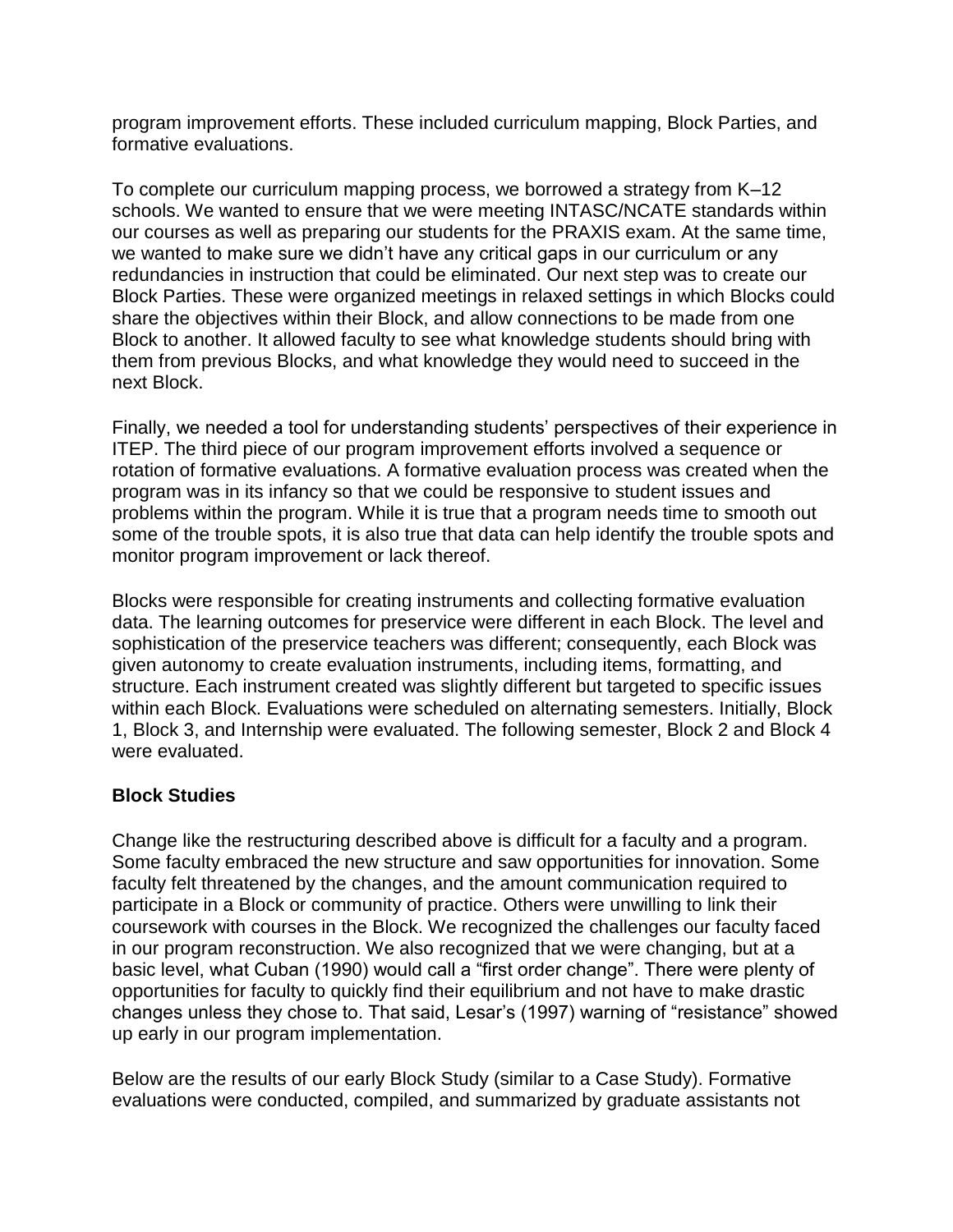affiliated with the program. Preservice teachers were asked to respond to a host of questions related to their experiences within the new Blocks. Results were reported back to the Block through the ITEP coordinating committee. Meeting minutes were also used as an important resource in developing our Block Studies.

**Block 2 – Developing (***Our struggling Block of courses***)**. Block 2 was the first Block students experienced after being admitted to ITEP. Technically, Block 2 was the students' first real "welcome" to our department and program. During Block 2 we planned to actively promote community and professionalism. Students were required to complete courses in:

- Literacy in Elementary and Special Education: K–3
- Integrated Science, Math, Technology
- Assessment for Special Education Teacher
- "Developing" Practicum/Seminar (one full instructional day per week)

After five years of implementation, Block 2 remained our most "loosely coupled" Block. In other words, faculty preferred to structure their teaching and interactions in traditional university course structure. Faculty in Block 2 resisted innovation more than faculty in the other Blocks, and they continued to act the most independently. Evaluation data collected from students in this Block and a review of program meeting minutes revealed three persistent problem areas. The first problem identified was an overall lack of communication between colleagues. Most faculty members elected to work independently and chose not to strand content or practices throughout the Block. Second, the lack of collaboration showed in a disjointed practicum experience that did not align with coursework. In fact, one instructor took her students out of class for her own separate practicum. Faculty resisted the opportunity to align and blend topics across courses such as covering Curriculum-based Measurement and Response to Intervention in both the assessment and literacy course. Finally, student responses suggested that Block 2 was their least cohesive experience. It is unclear if this was due to faculty participation or the arrangement of courses. Because Block 2 represented our preservice teachers' official welcome to our program, the "struggling" status of this Block was a challenge and a concern.

**Block 3 – Engaging (***Our high achieving Block of courses***)**. Block 3 was the most content heavy Block in the program, with four classes and one-full day practicum. These courses were:

- Literacy in Elementary and Special Education: 4-8
- Math Instruction Elementary/Special Education
- Social Studies for Elementary/Special Education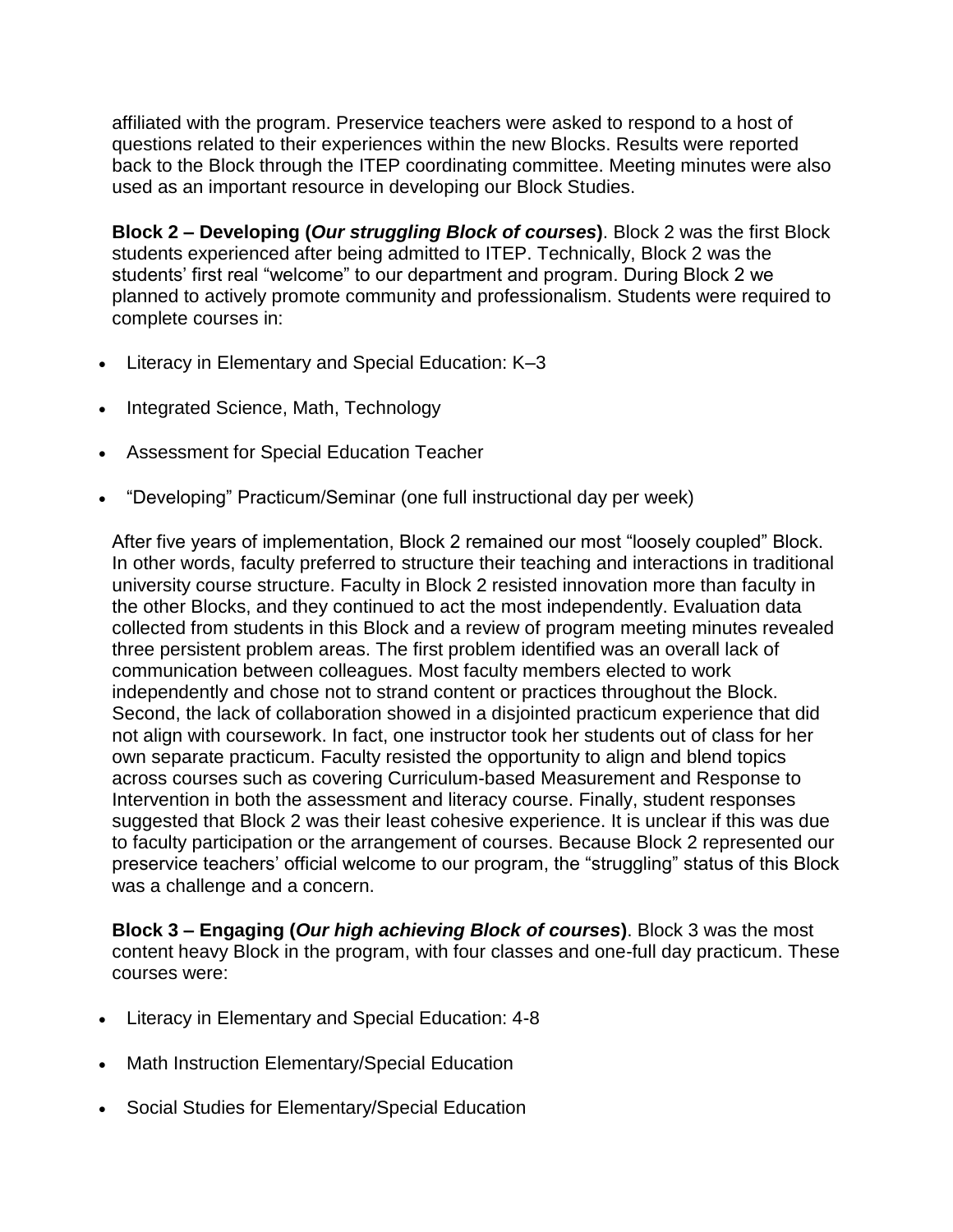- Special Education Curriculum: General Methods
- "Engaging" Practicum/Seminar (one full-day per week)

By the time preservice teachers arrived in Block 3, they were accustomed to the Block structure, but they were unprepared for the amount of work required in the Block. Despite the difficulty of the courses, Block 3 was considered our "high achiever." It was tightly coupled. Specifically, minutes from Block meetings suggested that faculty worked closely to plan both class activities and the practicum experience to create a cohesive learning experience. For example, Block 3 faculty collaborated to plan assignments that started in one class, social studies, and then were used again in a modification activity in Special Education General Methods. Also, faculty coordinated assignment due dates, so dates were staggered and meaningfully sequenced. A master calendar was created for the Block.

Block 3 used student feedback to make constructive changes to the coursework in the Block and the practicum. We called Block 3 our "high achiever" because it operated as a community of practice that worked together to improve outcomes for preservice teachers. For a side-by-side comparison of the differences between Block 2 and Block 3, refer to Table 3.

# 5. Where Did We End Up?

Upon reflection, while we have made significant changes and graduated quality teachers, as evidenced by our performance assessments, we did not meet our goal of second-order change. Our results were aligned more with Van Laarhoven, Munk, Lynch, Bosma, and Rouse's (2007) model for Project ACCEPT, where structural changes to the program yielded improvements in preservice skill level and attitudes, but courses and clinical experiences were independent of one another. We pushed for an integrated program by attempting a second-order change and introducing "new goals, structures and roles that transform ways of doing things into new ways of solving persistent problems" (Cuban, 1990 p. 73). We moved, we transitioned, we negotiated, we restructured, and yet the result was a stronger merged elementary special education teacher education program that Cuban would still consider a first-order change and Hargreaves would identify as structural.

The reasons second-order change may have been an unrealistic goal have become apparent, unfortunately in hindsight. First and unbeknownst to us, our faculty were not as collaborative as we had anticipated or they had initially suggested. Faculty were not resistant to changing the program, but they were resistant to changing their personal professional life. We learned that not all of our faculty want to be teacher educators. A specialized area of teaching and research is more highly valued by some faculty, and teacher education is a small portion of their lives. Some faculty preferred graduate education. Faculty were also clear in their stance that merit, tenure, and scholarly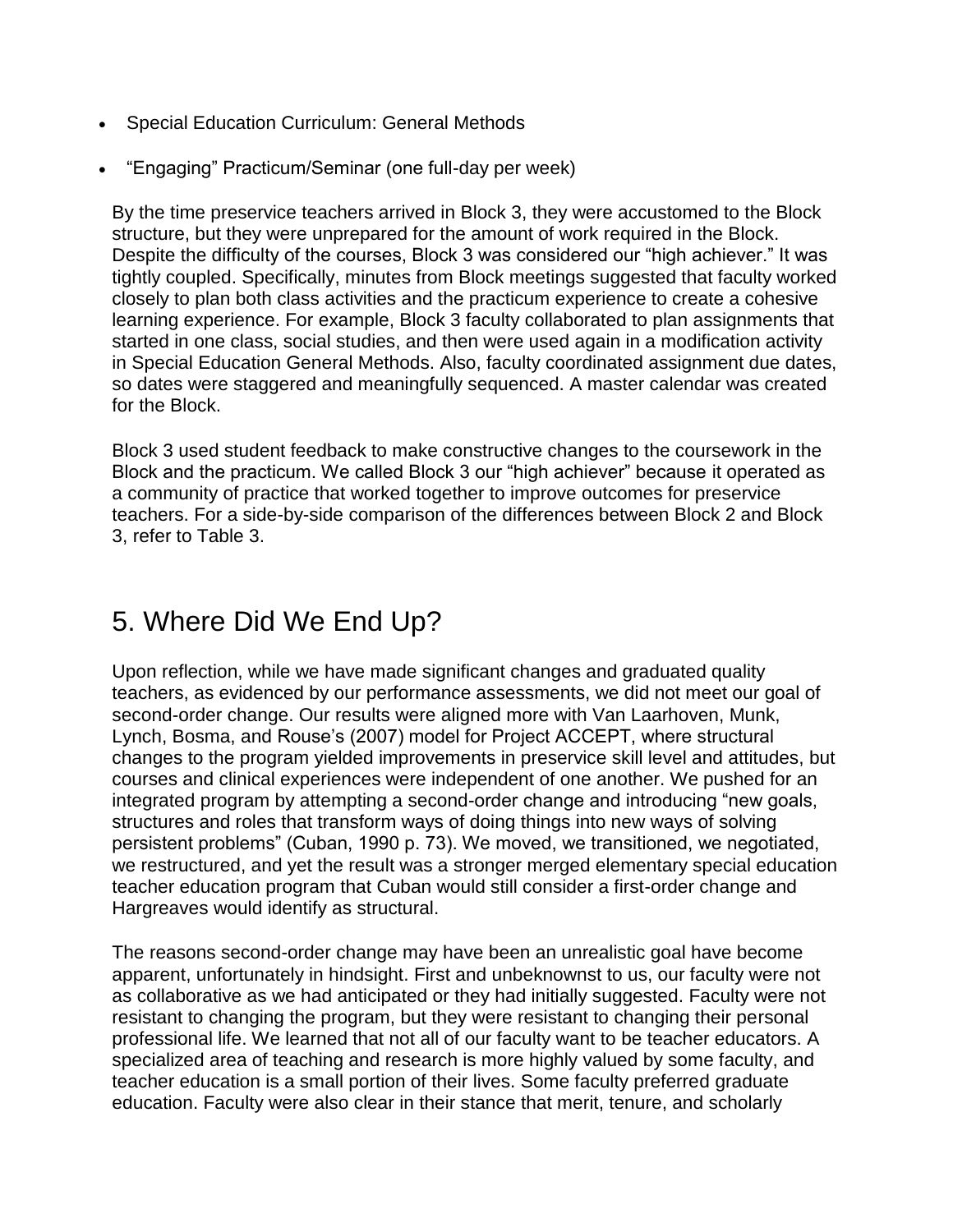productivity trumped teacher education and program work. Some vocal faculty made it clear that retooling or making the types of changes the program advocated for (e.g., blending or co-teaching courses) were not in their personal professional best interest. Upon reflection the reward structure of higher education makes this stance understandable.

While we found that some faculty were resistant to second-order change, we discovered that the institution was not suited to accommodate second-order change either. ITEP was required to fit into university systems, and all attempts to change the structure were met with resistance. For example, scheduling became a stressor on the program. In order to block courses and reserve rooms required we were forced to override the university computing system so that we could arrange courses in a structure that made instructional sense for our students

However, making these scheduling changes created other problems. We had to notify students of the schedule change, and many times our students did not receive notice of the change and would show up for class on the wrong day or the wrong time. On other occasions, the unscheduled change would conflict with other courses they had registered to take. Finally, when two faculty members shared the block of time and allocated it based on instructional needs, there was sometimes confusion as to who was teaching on what day; consequently, students were unhappy. Scheduling one part of a course on-campus and the other part off-campus was too challenging for the university's scheduling office; as a result, they resisted working with us to create a school day structure for our students that mirrored the day of K–12 students. The lack of flexibility within the university allowed resistant faculty to blame the institution for the lack of second-order change.

The third barrier to second-order change was our constituent groups. The local school district signed off on the program and was overwhelmingly encouraging. However, the school district's priorities and ITEP's priorities were not always aligned. For example, field experience was critical to the program. The local districts expected our students would have considerable field experience (250 hours) prior to their student teaching. Scheduling field experiences for students every semester, in quality schools, where we could provide direct service to students (knowledgeable practice) and then have time to debrief in a seminar (knowledge **of** practice) held on site was challenging. While we had the approval of the school district, it became ITEP's responsibility to recruit suitable field placements and to train and prepare teachers. The school district, rightfully so, had other, more pressing concerns. Maintaining seamless coordination between school districts and the university was a lesson in the fluidity of organizations (Waks, 2007).

When we developed ITEP, we accepted Hargreaves' notion that change is not linear and that the process would be complex and chaotic. We expected resistance, but we were surprised by the efforts of faculty to push back. We found we could not expect a junior faculty member to attempt something instructionally challenging when tenure was their most important goal. We could not expect a bureaucratic institution to waive rules for our specific programs. We anticipated that the structure of the program would allow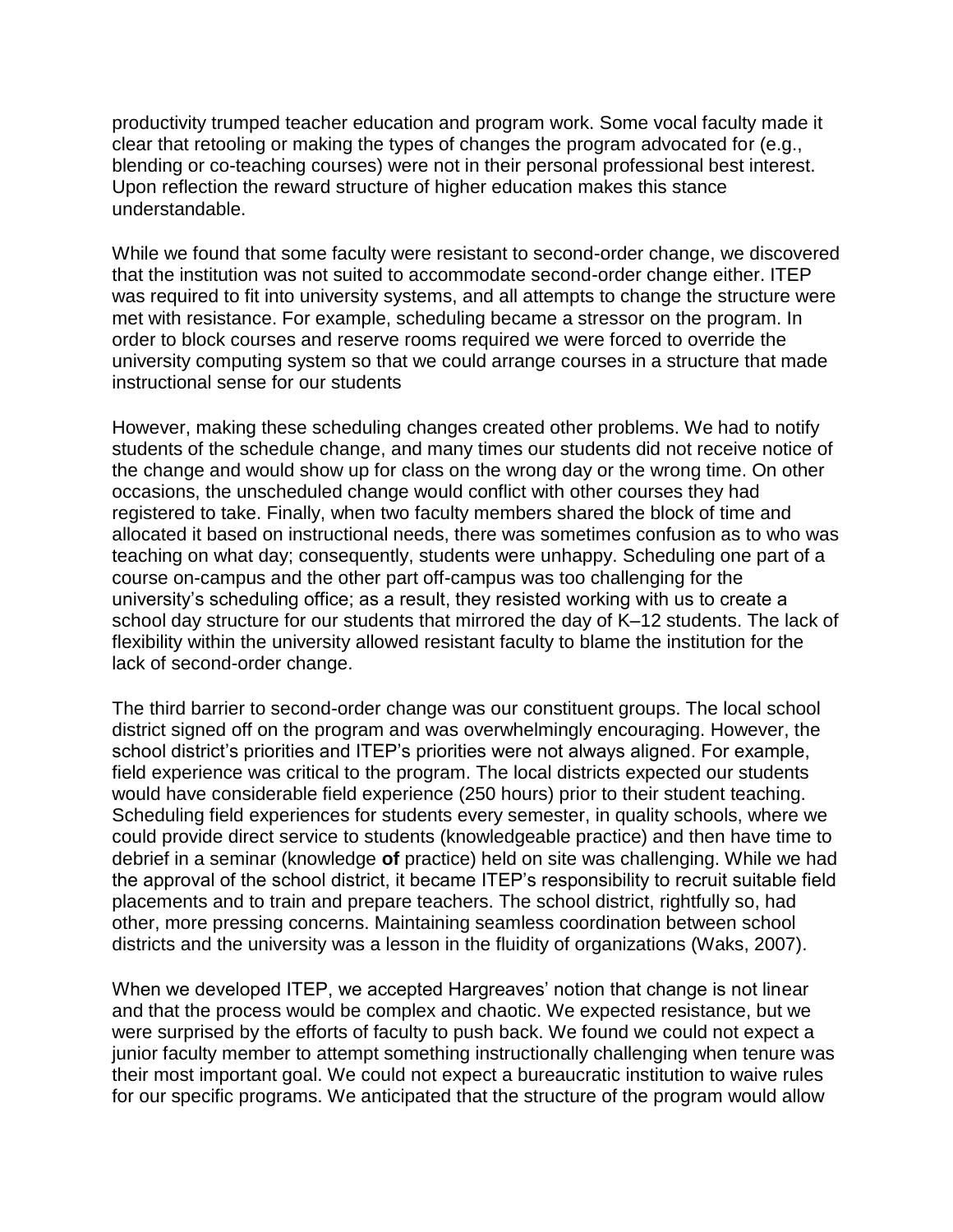us to continuously improve our program and consequently outcomes for our preservice teachers. Organizations are slow to evolve.

Our goal was to build a program structure that allowed us to work towards Wak's notion of stability (2007). According to Waks there are so many societal changes, legislative changes, university changes, and personnel changes occurring concurrently that people seek any opportunity to stabilize. We learned that once ITEP was running and the problems were minimal, faculty retreated from communities of practice. Stability within the program eliminated the need for interdependence and collegiality.

# 6. Money Changes Everything: Our Societal Shift

On March 1, 2010 the state's budget crises forced the College of Education (COE) into another first-order change, and this time, perhaps, the second-order change we wanted. Oddly, it took an epic fiscal crisis to challenge our creativity and to create a new COE. The College of Education was reduced by 30%. Seven faculty were eliminated and three programs closed. We were given one month to respond to the crisis. A plan to restructure the college without departments and to consolidate all undergraduate licensure, masters, and doctoral programs was developed. While faculty within ITEP never fully embraced second-order change, faculty throughout the COE were intrigued by our integrated program. Many influential colleagues in the COE thought that ITEP could be used as a model to blend all of our licensure programs. It is interesting that during the creation of the ITEP we perceived colleagues outside our department as our critics. Surprisingly, these faculty stepped up to applaud the integrated program and consequently designed an ITEP-based fully integrated program for all areas of elementary instruction.

As a result of our budget crisis, we eliminated all stand-alone teaching majors. For example, elementary education, early childhood, and special education majors were eliminated. Instead, all teaching majors will be admitted to our Integrated Elementary Plus Program. All teaching majors will receive an elementary license, but they will also receive an additional special education license, early childhood license, or English Language Learners endorsement. Students will self-select their specialty areas. With available electives, students may be able to add a third endorsement or take content courses to be "highly qualified" in specific content. Consequently, we have one undergraduate teaching program with three integrated specialty areas (see Figure 3). The COE now has a fully integrated program with multiple dual licenses. This plan maximizes resources, encourages more collaboration between faculty than ever before in the history of the COE, and will develop more high quality dual licensed educators ready to meet the challenges of today's classrooms (Abernathy, Burnham, Crowther, and Horvath, 2011).

Upon reflection, Hargreaves' notion of change as chaotic could not be more true. We learned from our ITEP experience that despite the development of a strong program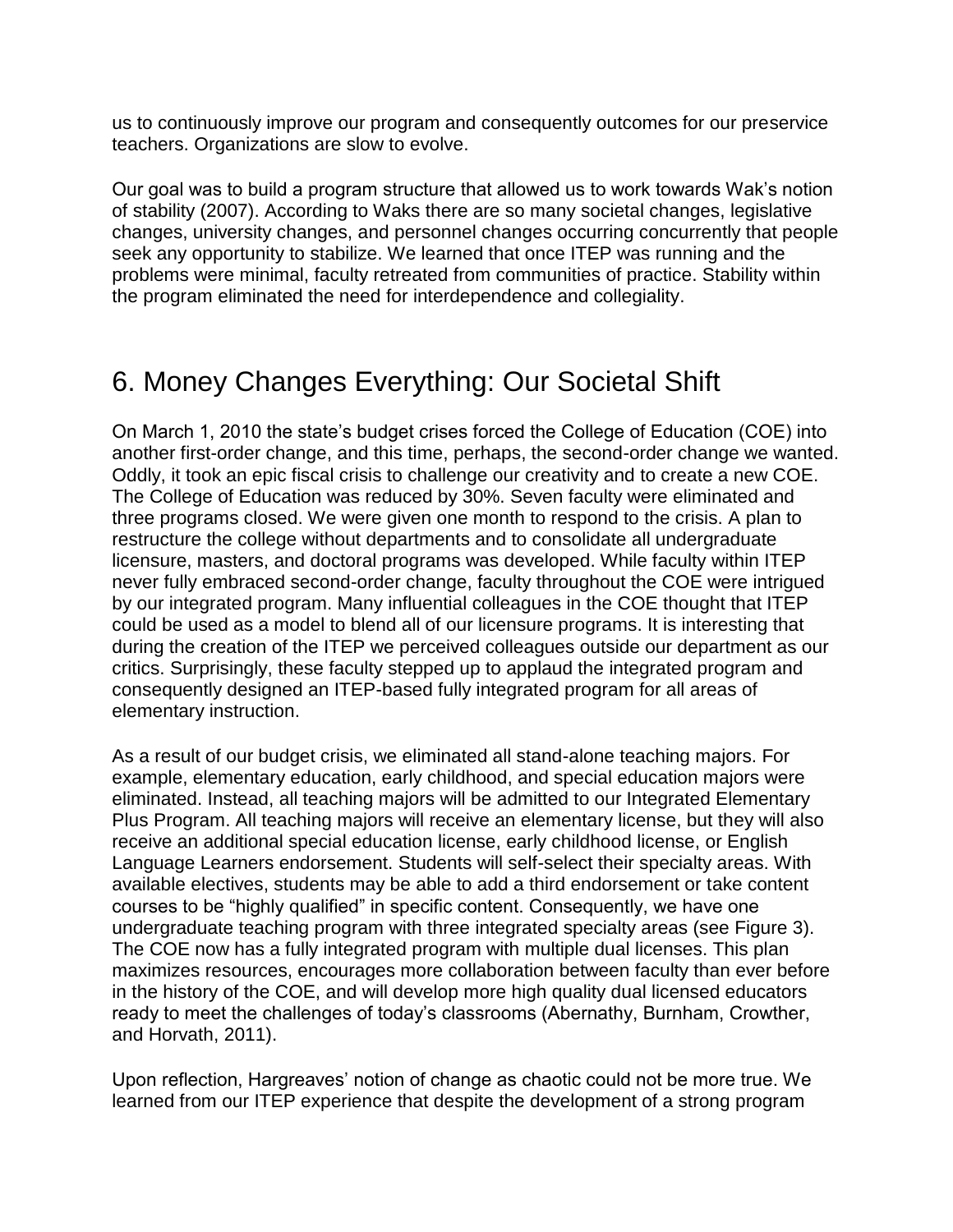structure, faculty preferred to be autonomous and only feign real change. A crisis changes everything, and when faculty's livelihood and life's work are threatened, faculty engage. Even the most resistant members are changing. Our two major program revisions yielded results just as Hargreaves would have predicted. In our original ITEP we had good intentions, but no real reason for all faculty in our department to change. Real change occurs as a result of societal forces. Therefore, today, keeping a job has become the real motivator for "second-order change." What remains unclear is whether, when stability returns, faculty will once again retreat to autonomy.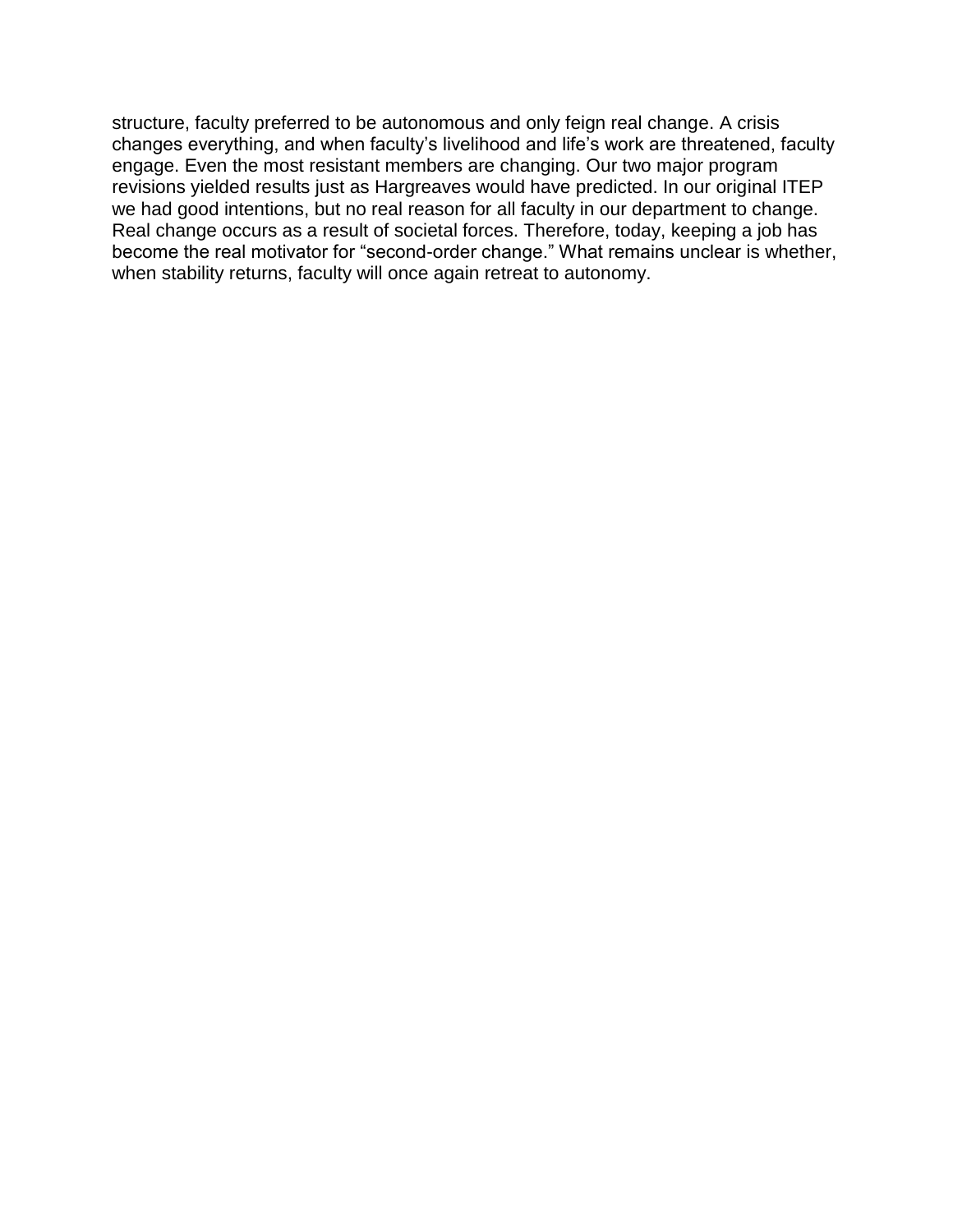| Year | <b>Fall Semester</b>                                                                                                                                                                                                                   | <b>Spring Semester</b>                                                                                                                                                                                                                                    |
|------|----------------------------------------------------------------------------------------------------------------------------------------------------------------------------------------------------------------------------------------|-----------------------------------------------------------------------------------------------------------------------------------------------------------------------------------------------------------------------------------------------------------|
| Fr   | English<br>Math<br>Fine Arts<br>Intro to Special Education<br>Social Science<br>15 total credits.                                                                                                                                      | English<br>Math or Science<br>Students w/ Diverse Ability & Backgrounds<br><b>Educational Technology</b><br>Core Humanities A<br>15 total credits.                                                                                                        |
| Soph | Core Humanitie Bs<br>Math or Science<br><b>Book Selection For Children</b><br>Family Involvement<br>Core Humanities B<br>15 total credits.                                                                                             | 'Exploring'' Block 1<br>Intro to Teaching in Inclusive Classroom<br>Exploring Teaching & Learning:<br>Practicum/Seminar (1cr)<br><b>Educational Psychology</b><br>Law and Ethics in Education<br>Core Humanities C<br>Math or Science<br>16 total credits |
| Jr   | 'Developing'' Block 2<br>Literacy in Elem/Special Ed: K-3<br>Integrated Science, Math, Tech<br>Assessment for Special Educ Teacher<br>"Developing" Practicum/Seminar<br>Capstone<br>15 total credits                                   | 'Engaging'' Block 3<br>Literacy in Elem/Special Ed: 4-8<br>Math Instruction Elem/Special Ed<br>Social Studies for Elem/Special Ed<br>Special Education Curric: Elem<br>"Engaging" Practicum/Seminar<br>15 total credits                                   |
| Sr   | 'Refining'' Block 4<br>Literacy Instruction: Indiv Small Group .<br><b>Transition and Case Management</b><br>Science Instruction for Elem/Special Ed<br><b>Behavior Management</b><br>"Refining" Practicum/Seminar<br>15 total credits | "Applying" Block 5<br>Internship in Elementary/Special Ed<br>16 total credits                                                                                                                                                                             |

Figure 2. Integrated Teacher Education Program Structure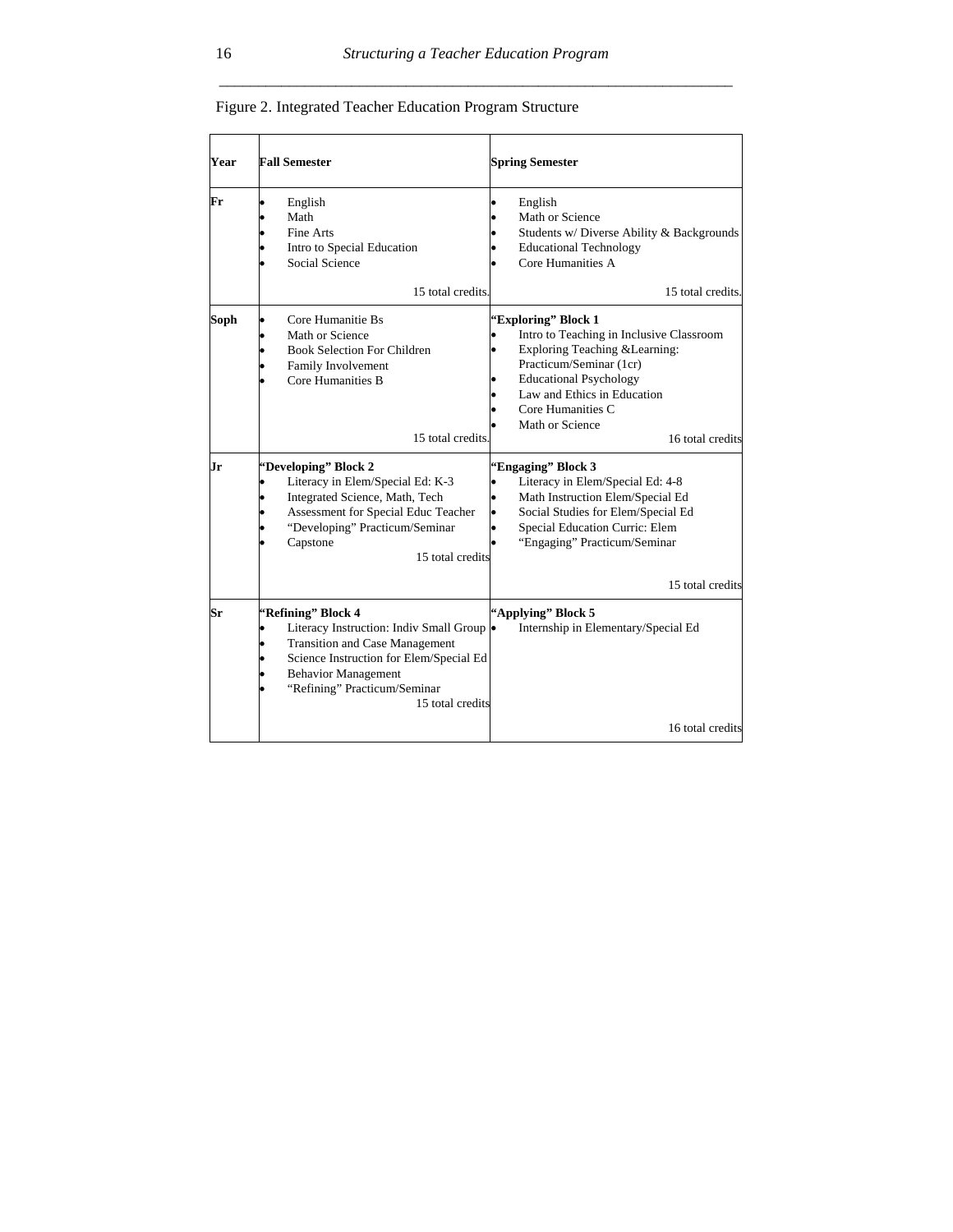| <b>Block Characteristics</b> | <b>Block 2</b>                                                                                                               | <b>Block 3</b>                                                               |
|------------------------------|------------------------------------------------------------------------------------------------------------------------------|------------------------------------------------------------------------------|
| Organizational structure     | Lack of a willing and<br>focused Block Head.                                                                                 | Hardworking Block Head;<br>block completed all charges.                      |
|                              | Few, if any Block meetings.                                                                                                  | Faculty met regularly.<br>Initially faculty met twice a<br>month.            |
| Alignment of courses         | Faculty elected not to<br>participate in the planning of<br>the practicum/seminar.                                           | Faculty engaged in planning<br>the practicum/seminar.                        |
|                              | Faculty operate with a<br>"course mentality" rather<br>than considering the overall<br>experiences of the students.          | Faculty tried to coordinate<br>course schedules and<br>assignment due dates. |
| Course instruction           | Faculty turnover within the<br>Block and poor<br>communication with the new<br>instructors.                                  | Communicated with and<br>oriented new faculty coming<br>into the Block.      |
|                              | Many courses were taught by<br>graduate students who<br>faculty supported in the<br>course, but not in the Block.            | Invited new faculty to Block<br>meetings.                                    |
| Faculty collegiality         | Less faculty support for the<br>program among Block 2<br>faculty.<br>Instances of dissent among<br>the faculty in the Block. | Collaborated to solve student<br>problems.                                   |
| Student feedback             | Student dissatisfaction - The<br>block is unwelcoming, and<br>not the coordinated program<br>they were promised.             | Block began to feel like a<br>unit and students recognized<br>it as such.    |
|                              | Poor student evaluations.                                                                                                    | Constructive student<br>evaluations.                                         |

### *Table 1. Side by side comparison of the evaluation results for Block 2 and Block 3.*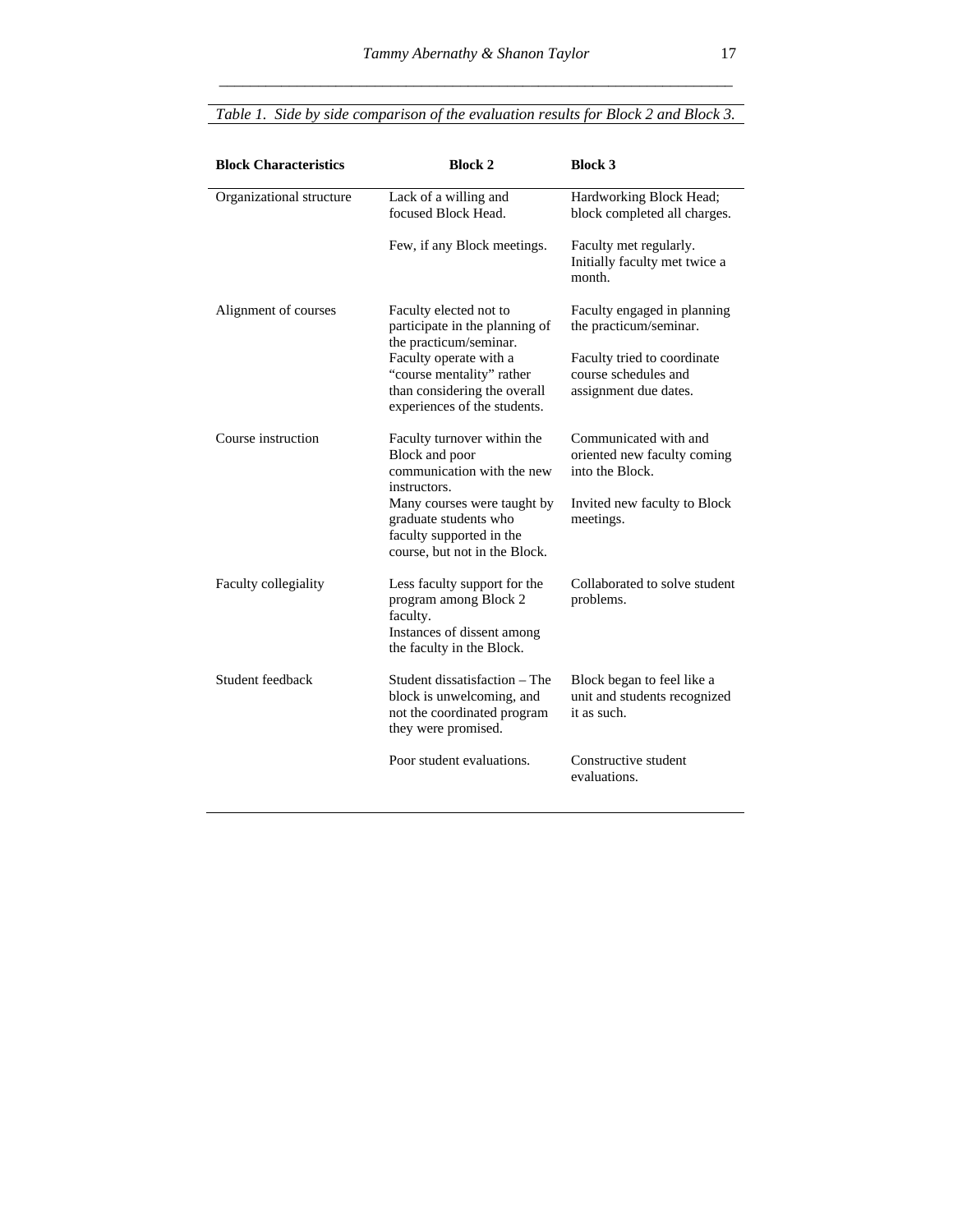*\_\_\_\_\_\_\_\_\_\_\_\_\_\_\_\_\_\_\_\_\_\_\_\_\_\_\_\_\_\_\_\_\_\_\_\_\_\_\_\_\_\_\_\_\_\_\_\_\_\_\_\_\_\_\_\_\_\_\_\_\_\_\_\_\_\_* 



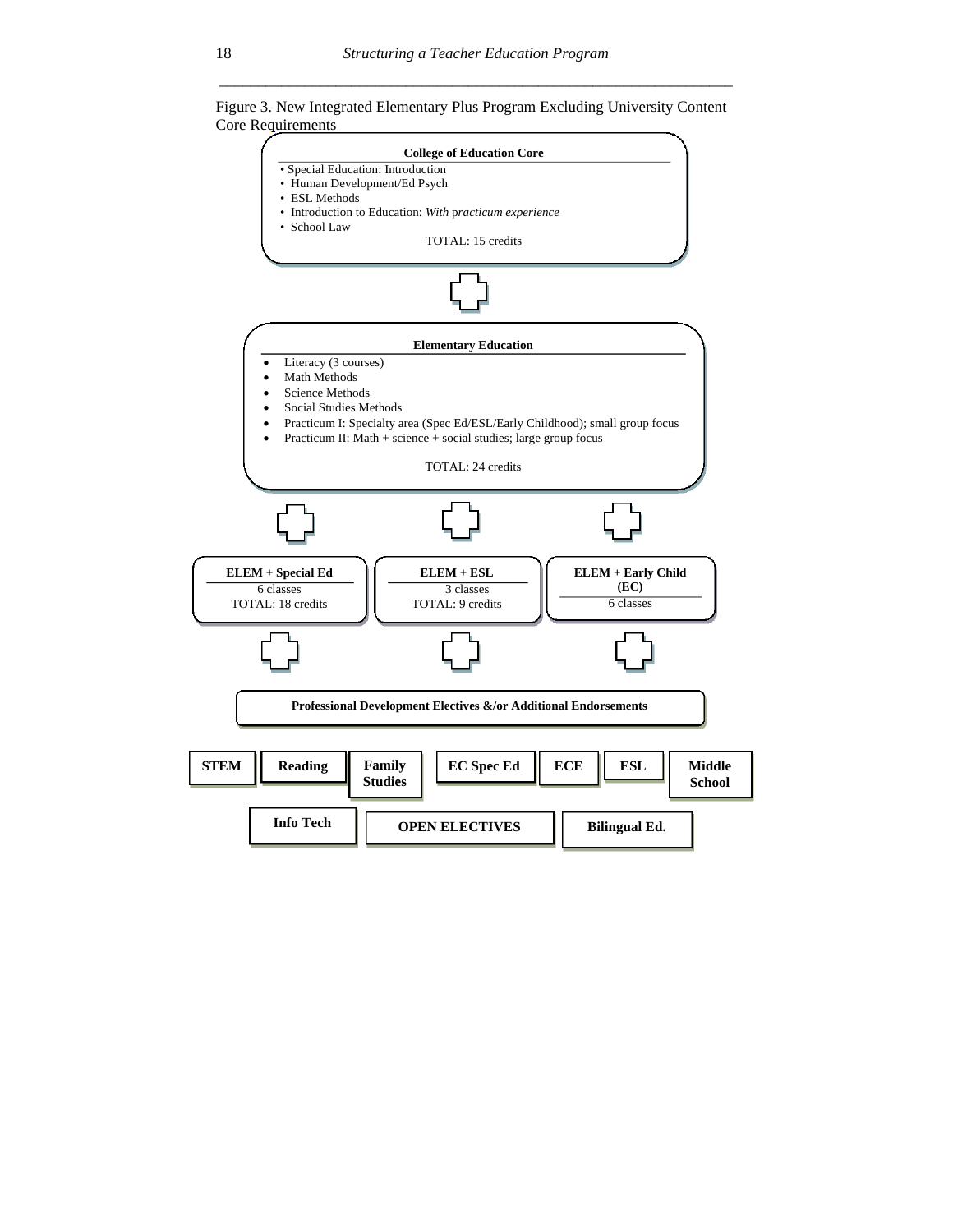#### References

- Blanton, L., Griffin, C., Winn, J. & Pugach, M. (Eds.). (1997) *Teacher education in transition: Collaborative programs to prepare general and special educators.* Denver, CO: Love Publishing Company.
- Blanton, L. P., & Pugach, M. C. (2007). Collaborative programs in general and special teacher education: An action guide for higher education and state policymakers. Center for Improving Teacher Quality. Washington DC: Council of Chief State School Officers. Retrieved from http://programs.ccsso.org/content/pdfs/CPGSTE%20Action%20Guide%2 0PDF%20Final.pdf.
- Blanton, L., Pugach, M., & Florian, L. (2011). Preparing general education teachers to improve outcomes for students with disabilities. American Association of Colleges for Teacher Education. Retrieved from http://aacte.org/pdf/Publications/Reports\_Studies/AACTE%20NCLD%20 Policy%20Brief%20May%202011.pdf
- Cochran-Smith, M. (2004). The problem of teacher education. *Journal of Teacher Education, 55*(4), 295-299.
- Cochran-Smith, M., & Lytle, S. (1999). Relationships of knowledge and practice: Teacher learning in community. *Review of Research in Education, 24*, 249-305.
- Cuban, L. (1990). A fundamental puzzle of school reform. In A. Lieberman (Ed.), *Schools as collaborative cultures* (pp. 71-77). New York: Falmer.
- Cuban, L. (1992). Curriculum stability and change. In *Handbook of Research on Curriculum,* ed. Philip W. Jackson, Macmillan, NY.
- Lesar, S., Benner, S. M., Habel, J., & Coleman, L. (1997). Preparing general education teachers for inclusive settings: A constructivist teacher program. *Teacher Education and Special Education, 20*(3), 204-220.
- Hargreaves, A. (1998). The emotional politics of teaching and teacher development: With implications for educational development. *International Journal of Leadership in Education, 1*(4), 315-336.
- Ross, D., & Blanton, L. (2004). Inquiry communities in special education teacher education. *Teacher Education and Special Education, 27*(1), 15-23.
- Sapona, R., Etienne, J., Bauer, A., Fordon, A. E., Johnson, L. J., Hendricks-Lee, M., & Vincent, N. C. (2006). Teacher education reform within university special education programs*. Focus on Exceptional Children, 38*, 1-12.
- Van Laarhoven, T. R., Munk, D. D., Lynch, K., Bosma, J., & Rouse, J. (2007). A model for preparing special and general education preservice teachers for inclusive education. *Journal of Teacher Education, 58* (5), 440-455.
- Waks, L. (2007). The concept of fundamental educational change. *Educational Theory, 57*(3), 277-295.